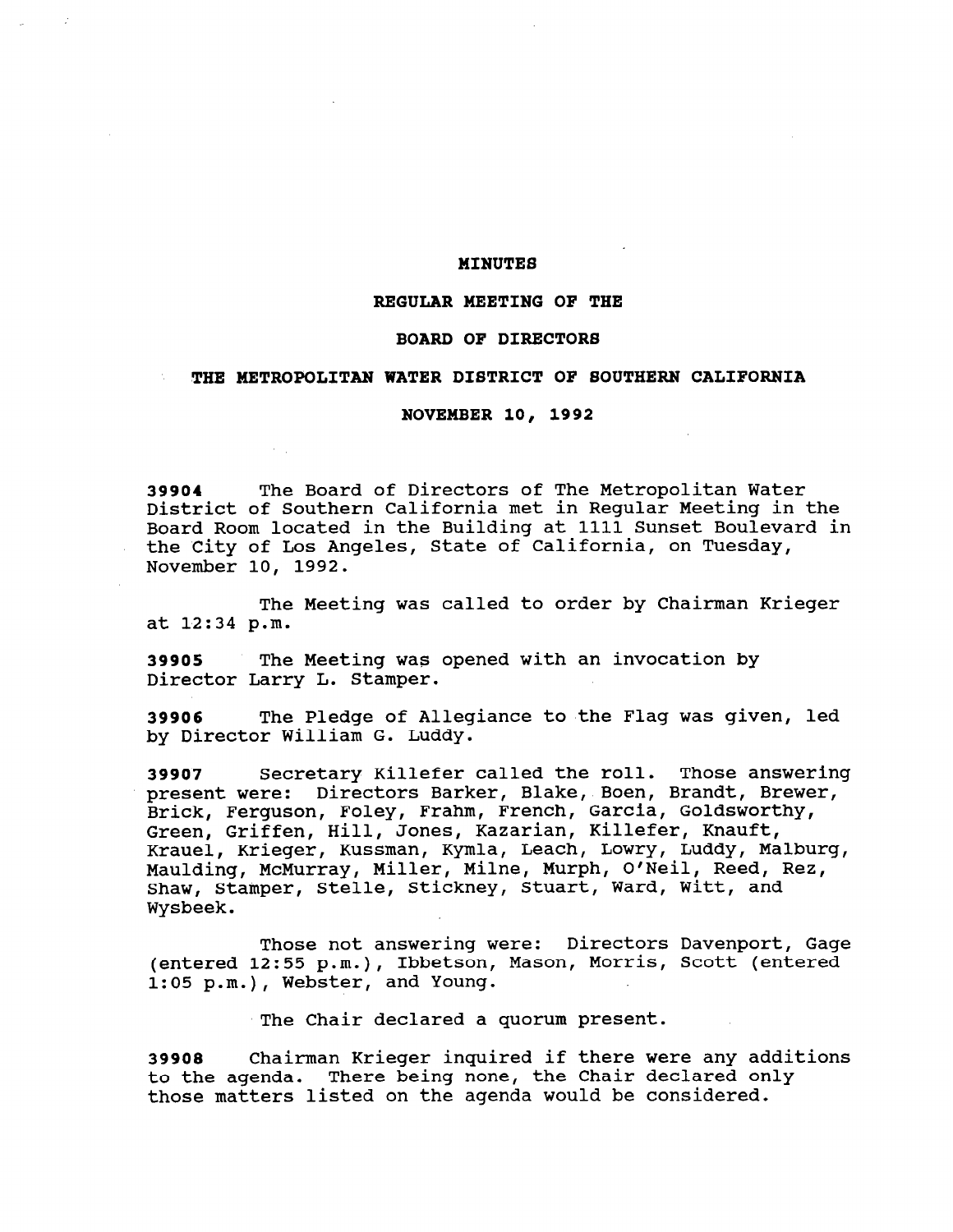39909 Chairman Krieger invited members of the public to address the Board on matters within the Board's jurisdiction. No member of the public responded.

39910 There being no objection, the Chair ordered the reading of the Minutes of October 7 and October 13, 1992, dispensed with, copies having been mailed to all Directors.

Director Blake moved, seconded by Director Shaw, that the foregoing Minutes be approved as mailed.

Director Brandt requested the October 7 Minutes be revised to reflect that he announced his fiance is employed with the law firm of Morrison & Foerster.

As revised, the foregoing Minutes were approved.

39911 Vice Chair Witt moved, seconded by Director Griffen and carried, amending Sections 2200 and 2202 of the Administrative Code to read as shown in Attachment A to Chair-Elect Gage's letter of October 26, 1992, thereby approving the increase in the number of Vice Chairs from three to four.

39912 Special Nominating Committee Chairman Stuart moved, seconded by Director Barker and carried, deferring the election of the Vice Chairs and Board Secretary to the Meeting of December 8, thereby waiving the provisions of Section 2202 of the Administrative Code.

39913 Chairman Krieger announced the Executive Committee adjourned its meeting to November 24, at 1:00 p.m. to conduct a workshop to develop its goals and objectives, and urged all Directors to attend.

39914 Chairman Krieger announced that the letter from the Subcommittee on Tours dated October 29, 1992, presenting a modified 1992-93 tour program, has been deferred.

39915 Vice Chair Witt moved, seconded by Director Kussman and carried, authorizing the preparation of Commendatory Resolutions for former Directors Robert J. Abernethy who Resolutions for former directors kodert d. Adernethy who represented the City of Los Angeles, and Michael D. Madigan<br>who represented the San Diego County Water Authority.

Director Gage took his seat at 12:55 p.m.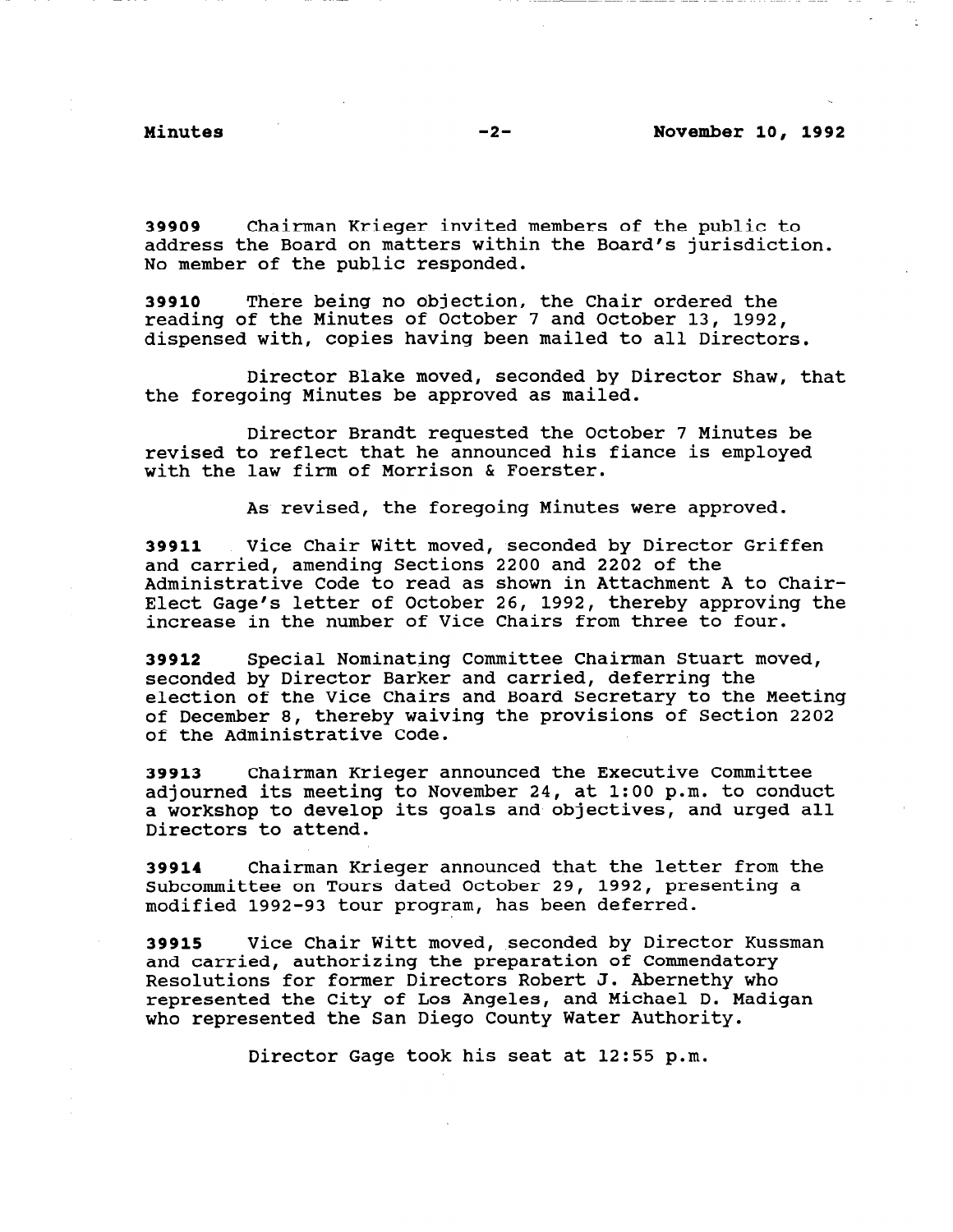39916 Vice Chair Witt moved, seconded by Director Blake and carried, approving the recommendation of the Executive Committee that Director John M. Leach be assigned to the Land and the Organization and Personnel Committees.

39917 Search Committee for General Counsel Chairman Rez moved, seconded by Director Barker and carried, approving the recommendations contained in the committee's letter dated November 4, 1992, thereby approving (1) retaining Robert J. Logan, Esq., at the rate of \$165 per hour plus reasonable and necessary expenses, as the consultant to assist in the selection of the General Counsel; and (2) reimbursing all participants in the interview for reasonable and necessary expenses incurred for travel from outside the Los Angeles metropolitan area.

39918 Director Reed moved, seconded by Director Gage and carried, granting the requests for sixty-day leaves of absence for:

Director Alf W. Brandt, commencing November 20, 1992 Director Edward L. Kussman, commencing December 1, 1992

39919 Assistant General Manager Horne reported procedures are being instituted to ensure the operations of Metropolitan continue effectively and efficiently during this period of financial austerity as well as meeting the Board's goals and objectives. The program for the women and minority-owned businesses has been implemented, he said, and will require the hiring of a contract administrator.

Assistant General Manager Balcerzak commended the Water Quality Division for virtually eliminating the taste and odor problems during the past five years. He advised that the San Joaquin Reservoir is being drawn down for cleaning. The pump rehabilitation program is in its final stage and upon completion Metropolitan will operate 45 pumps which will exceed the efficiency of the current state-of-the-art pumps, he said.

Chief of Operations Singer reported that deliveries under the Seasonal Storage Program in October amounted to 206,000 acre-feet of water, which is less than anticipated. He advised that during 1992, water sales amounted to about 2.2 He advised that during 1992, water sales amounted to about million acre-feet, less than the previous year. Due to the reduced deliveries anticipated during the current water year, about 190,000 acre-feet of water can be stored, he said. It is projected that the State Water Project will deliver only ten- to twenty-percent of Metropolitan's allocation in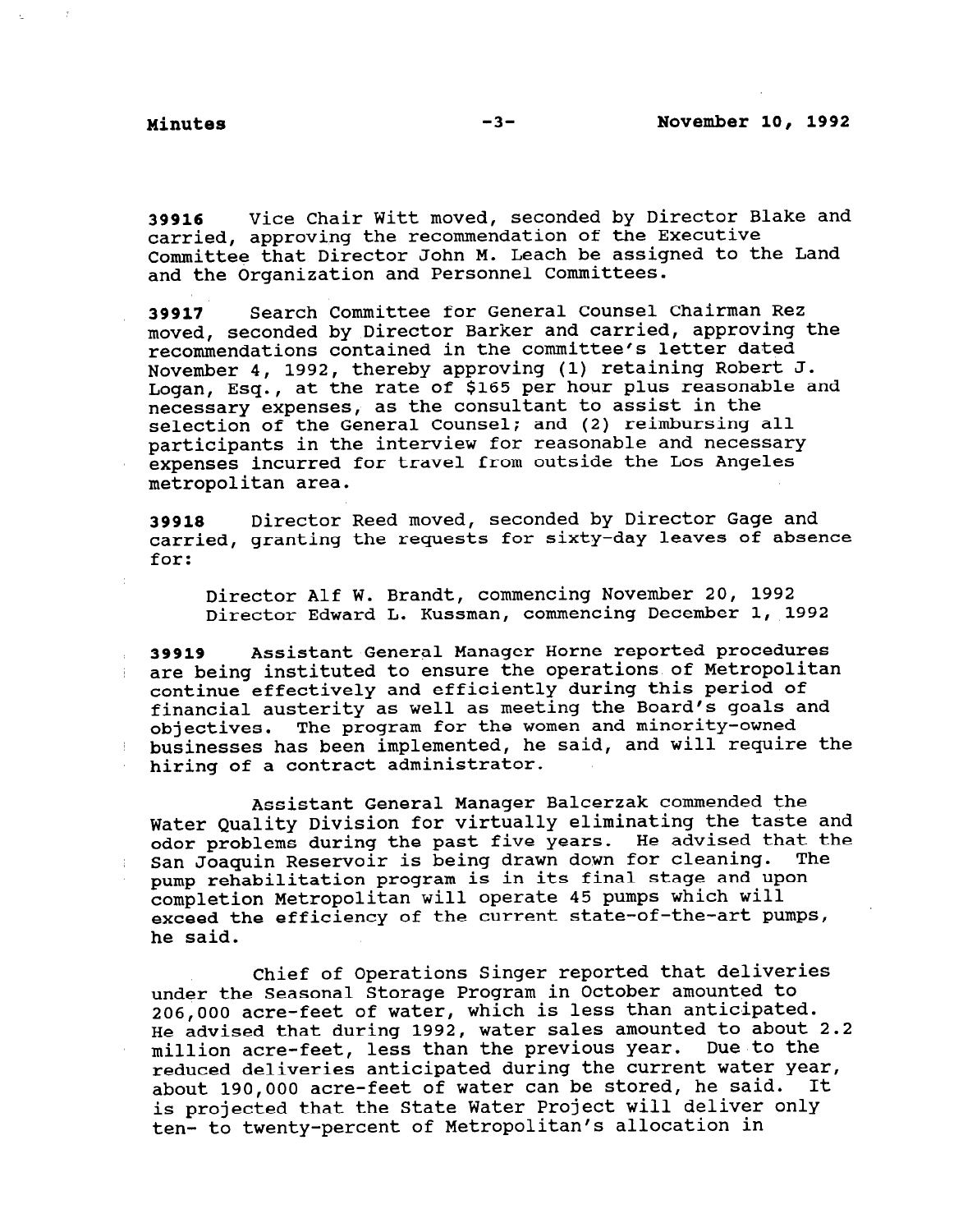December. With a full Colorado River Aqueduct, and the carryover storage water, it might not be necessary to imp1ement.a higher stage under the Incremental Interruption and Conservation Plan, he said. He announced that before each Director is a copy of the Department of Water Resources technical information paper, "The Hydrology of the 1987-1992 California Drought", prepared by Maurice Roos, Chief Hydrologist.

Chief Engineer Snyder gave a slide-illustrated presentation on the projects being constructed under the Capital Improvement Program.

Assistant General Manager Georgeson reported on the continuing efforts by staff to search out water marketing opportunities. It is anticipated, he said, that a land fallowing contract with Imperial Irrigation District will be presented to the Board for approval in the near future. He advised that staff is negotiating with Semitropic Water District, a Kern County Water District agency, to arrange an agreement for the storage of water in its groundwater basin during wet years for use in dry years.

39920 General Manager Boronkay reported the Central Valley Reform legislation was signed into law by the President, but that the program can only be successful if all interests cooperate.

On behalf of the Board, Director Brick commended the staff for the major role it played in the successful passage of the Central Valley Reform Act. He predicted that this Act will be recognized as the most significant legislation affecting California water policy in fifty years.

39921 General Counsel Vendig reported the City of Monterey Park filed suit against Metropolitan alleging that the EIR on the Garvey Reservoir Restoration Project is legally inadequate, as well as charging the actions of the Board in reaching its decision on this matter are possibly in violation of the Brown Act. Metropolitan's efforts in the case of of the Brown Act. Metropolitan's efforts in the case of Arizona v. California, the Indian Reservation boundary dispute, is presently concentrated on preventing the possible<br>diversion of about 21,000 acre-feet of water by the Colorado River Indian Reservation, he said. He announced that Miver indian Reservation, he said. He announced that<br>Metropoliter will participate in the proceeding opened by the metropolitan will participate in the proceeding opened by the control Board regarding alleged water. State Water Resources Control Board regarding alleged water<br>quality standard violations in the Bay/Delta.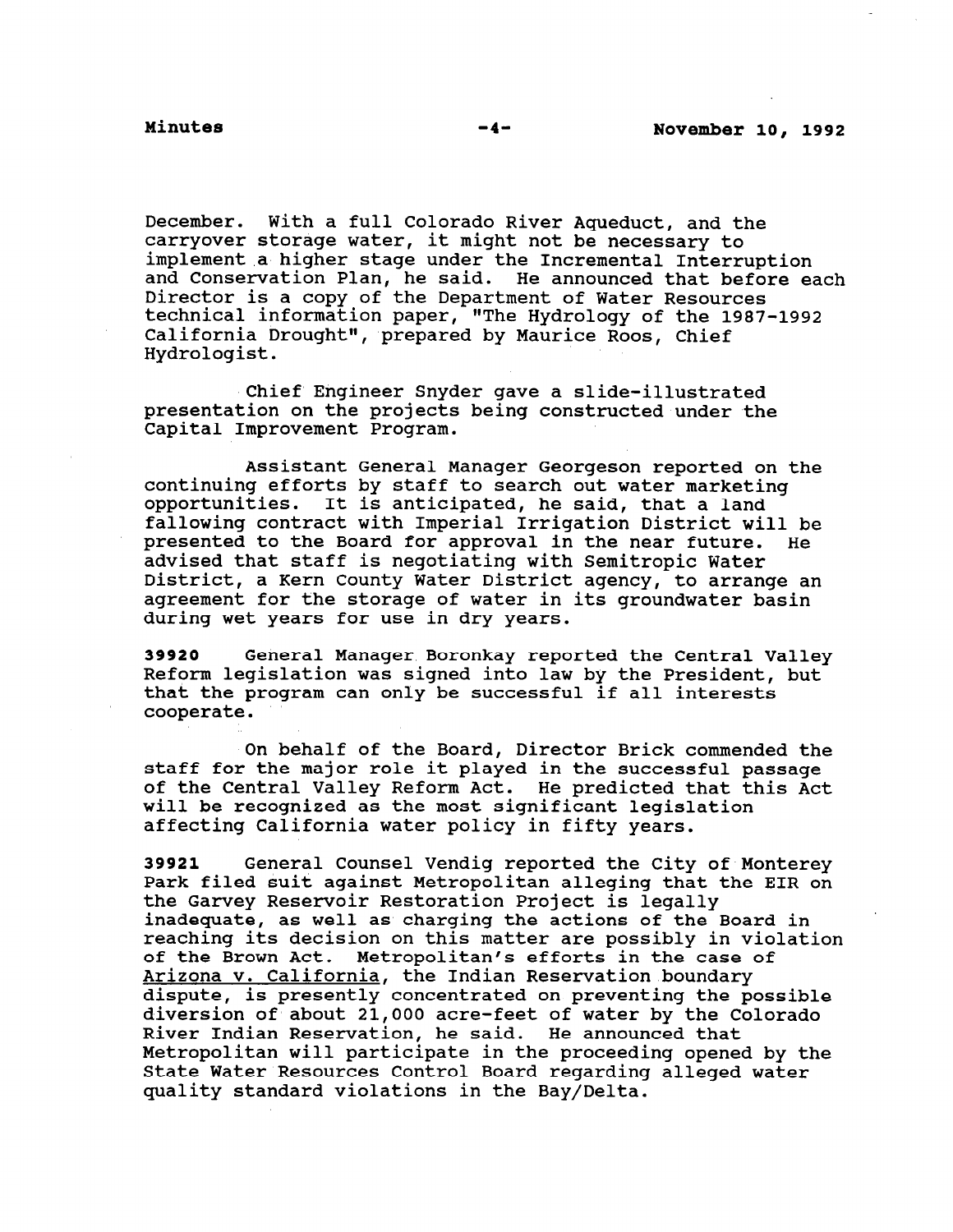39922 Chairman Krieger announced Agenda Item 7-4, the General Manager's letter dated October 27,. 1992, regarding the proposed Dyer Road Well Field Color Removal Project, has been deferred.

39923 Chairman Krieger announced Agenda Item 7-9, the General Manager's letter dated October 26, 1992, regarding a contract for building maintenance services, has been withdrawn.

Director Brandt moved, seconded by Director Blake, and the Board approved the Consent Calendar Items, M.I. 39924 through M.I. 39929, as follows:

39924 Authorized (1) the General Manager to have allwork performed for preliminary design for a Hazardous Waste Storage Area at the La Verne facility: and (2) Appropriation No. 655 in the amount of \$150,000 from the 1991 Revenue Bond Construction Fund to finance all estimated costs for its preliminary design for a Hazardous Waste Storage Area at the La Verne Facility, as recommended in the General Manager's letter dated October 27, 1992.

39925 Amended Sections 5200 and 5201 of the Administrative Code to read as set forth in Attachment A to the General Manager's letter dated October 21, 1992, to provide reference to the new fund established in connection with the Water Standby Parcel Charge program.

Directors Brandt, Gage, Garcia, Green, Kussman, Luddy, Scott, and Shaw requested to be recorded as abstaining.

39926 Amended Section 8115(d) of the Administrative Code to read as set forth in Attachment A to the General Manager's letter dated October 13, 1992, thereby authorizing the General Manager to issue change orders for capital construction contracts in amounts up to \$250,000 per contract or an aggregate amount not to exceed five percent of the initial amount of the contract, whichever is greater.

39927 Approved a contribution of \$87,5000 to the State Water Contractors' Bay/Delta general fund for continued participation in the State Water Resources Control Board's Bay/Delta Hearing and related proceedings for fiscal year 1992-92, as recommended in the General Manager's letter dated October 27, 1992.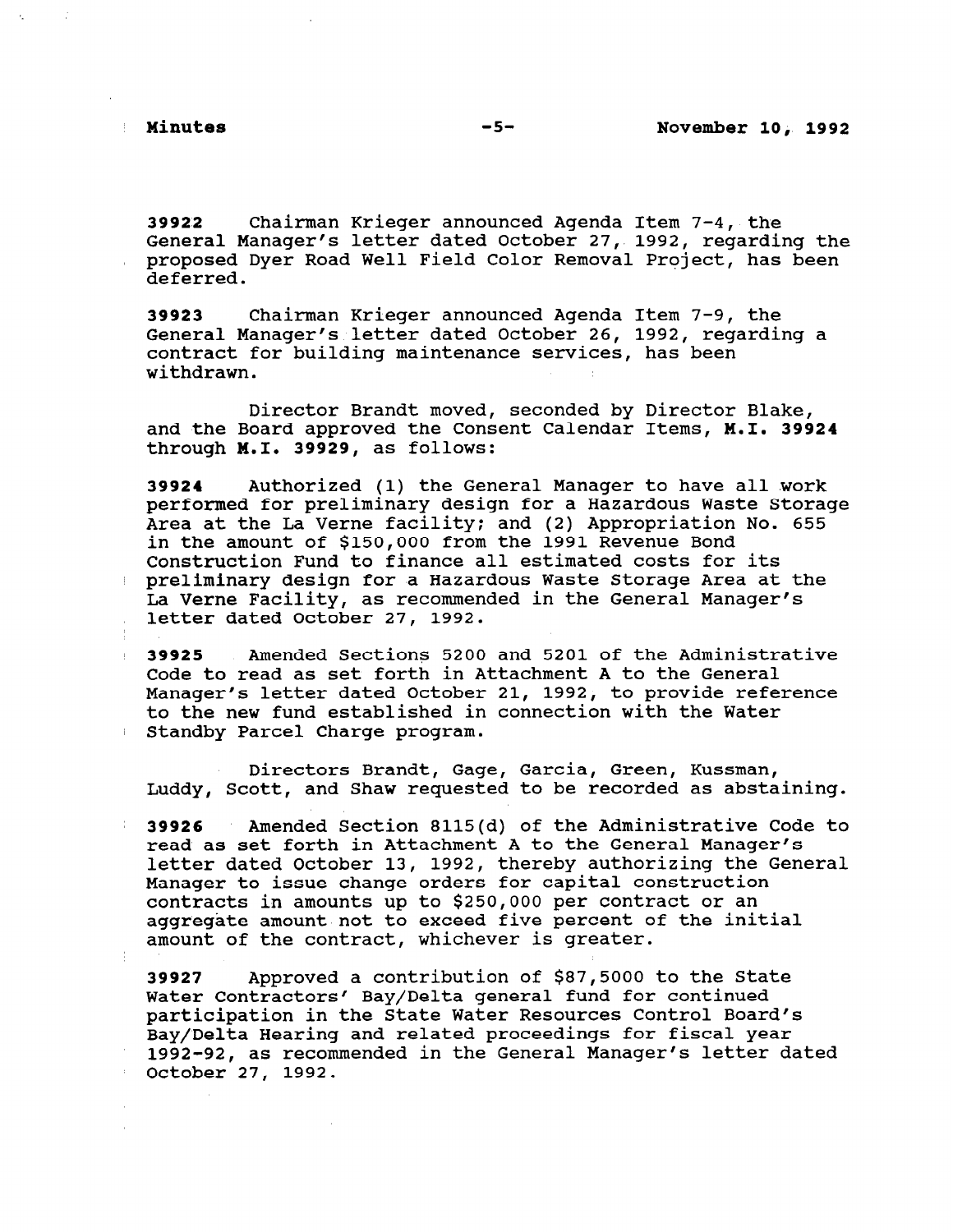39928 Expressed support for the issues summarized in the General Manager's letter dated October 28 1992, as initial positions on amendments to the Safe Drinking Water Act during its reauthorization.

39929 Expressed support for the Clean Water Act policy principles summarized in the General Manager's letter dated October 16, 1992, and authorized the General Manager to observe these principles in all Metropolitan's activities regarding the Clean Water Act.

39930 Engineering and Operations Committee Chairman Boen reported the committee revised part one of the three-part motion contained in the General Manager's letter dated October 20, 1992 regarding the landfill project at the abandoned Eagle Mountain Mine, as well as recommending the word "sole" in paragraph 12 of the MOU be deleted.

Engineering'and Operations Committee Chairman Boen then moved, seconded by Land Committee Vice Chairman Kussman and carried, approving, with the recommended revisions, the recommendations contained in the General Manager's three-part motion, as follows: The Board (1) reviewed and considered the information contained in.the Final EIR of the Riverside County Board of Supervisors as set forth in the executive summary, the impact and mitigation tables, as well as the staff comments and presentations: (2) found that changes or alterations in the landfill project related to the Memorandum of Understanding are within the responsibility and jurisdiction of Riverside County, the U.S. Bureau of Land Management and additional public agencies other than Metropolitan; and (3) authorized the General Manager to execute the Memorandum of Understanding between Metropolitan and Kaiser Steel Resources, Inc., and Mine Reclamation Corporation, and further to enter into all grants or agreements to protect Metropolitan's rights and fulfill its obligqtions under such Memorandum of Understanding, subject to all being in form in form approved by the General Counsel.

Directors Brandt, Kazarian, and Reed requested to be recorded as abstaining.

39931 Water Problems Committee Chairman Barker moved, seconded by Finance and Insurance Committee Chairman Knauft seconded by rinduce and insurance committee chairman madit and Carried, approving the Scheduling of a public hearing of<br>the December 7, 1993 meeting of the Water Problems Committe che becemper 7, 1992 meeting of the water fropiems commit<br>the becemper 7, 1992 meeting of the water fropiems commit at 1:30 p.m., so that interested parties may present their views regarding the General Manager's recommendation contained<br>in his October 27, 1992, that effective January 1, 1993, the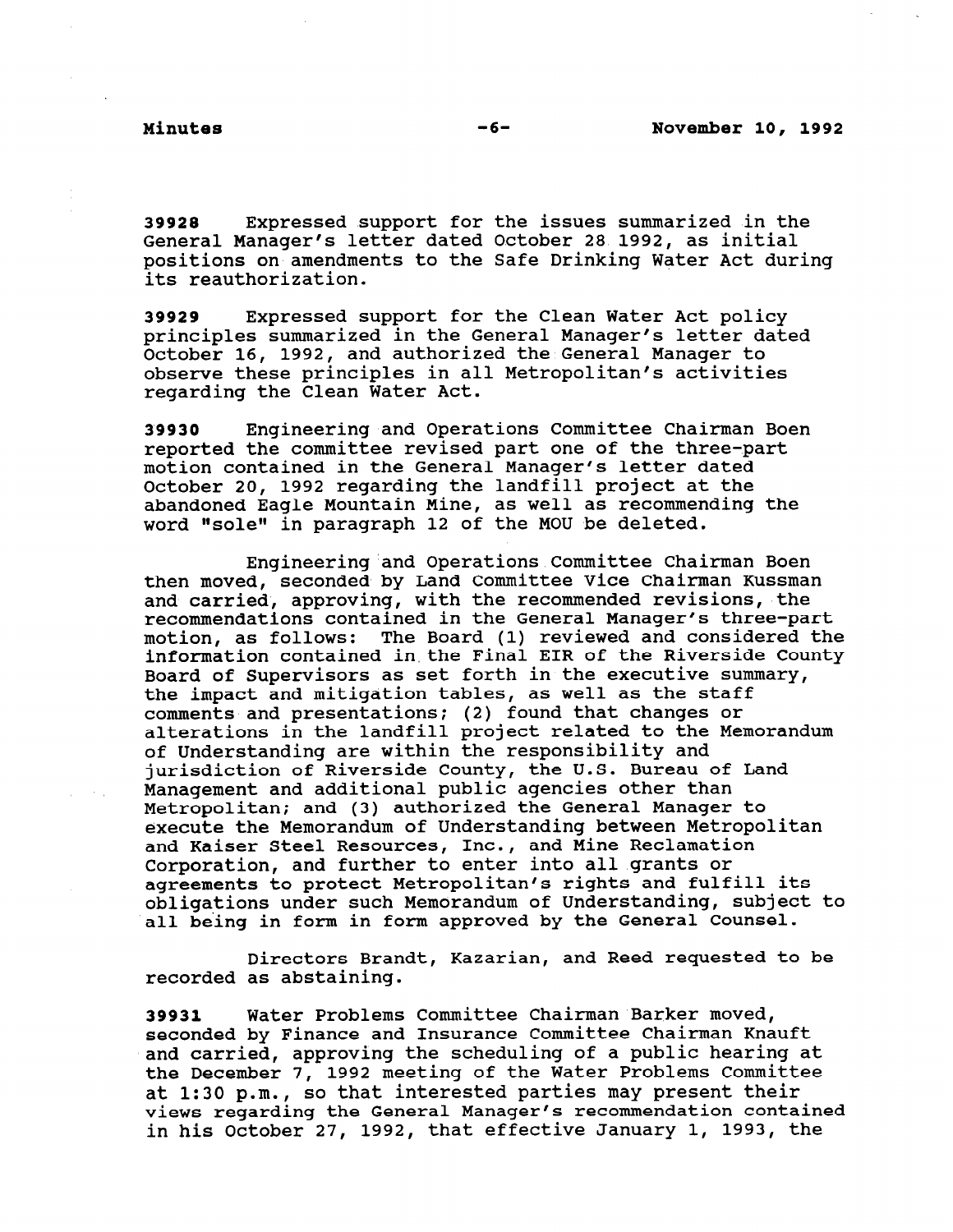reclaimed water rate for the balance of fiscal year 1992-93 be set by the Board at \$113 per acre-foot; and that the Executive Secretary give notice to the public of the proposed change in rate.

39932 Water Problems Committee Chairman Barker moved, seconded by Director Stuart and carried, and the Board (1) reviewed and considered the Negative Declaration; and (2) authorized the General Manager to execute an agreement with Dudley Ridge Water District for Metropolitan to purchase a portion of Dudley Ridge's 1993 State Water Project entitlement water, substantially based upon the principles described in the General Manager's letter of October 27, 1992, subject to the agreement being in form approved by the General Counsel.

39933 Engineering and Operations Committee Chairman Boen moved, seconded by Organization and Personnel Committee Chairman Stelle, that the General Manager be authorized to enter into a Fourth Amendment of Agreement No. 2739 with James M. Montgomery Consulting Engineers, Inc., increasing the maximum amount payable to \$3,844,500 from \$3,261,300 to complete the final design of the Mills Expansion, to prepare the operation manuals as required by the upcoming Surface Water Treatment Rule regulation, and for continued off-site office space, as set forth in the General Manager's letter dated October 27, 1992.

Directors Milne, Murph, and Green stated they were not in favor of the practice of approving substantial increases in contracts for consultants on previously approved projects.

Chief Engineer Snyder advised that this increase, in large part, is due to the need to comply with the newly established Surface Water Treatment Rule regulation which necessitates a change in the scope of the work for the preparation of operation manuals. This regulation, he said, was not in effect at the time the contract was originally executed.

The motion was voted upon and carried.

Directors Green and Milne requested to be recorded as voting no.

Directors Garcia and Scott requested to be recorded as abstaining.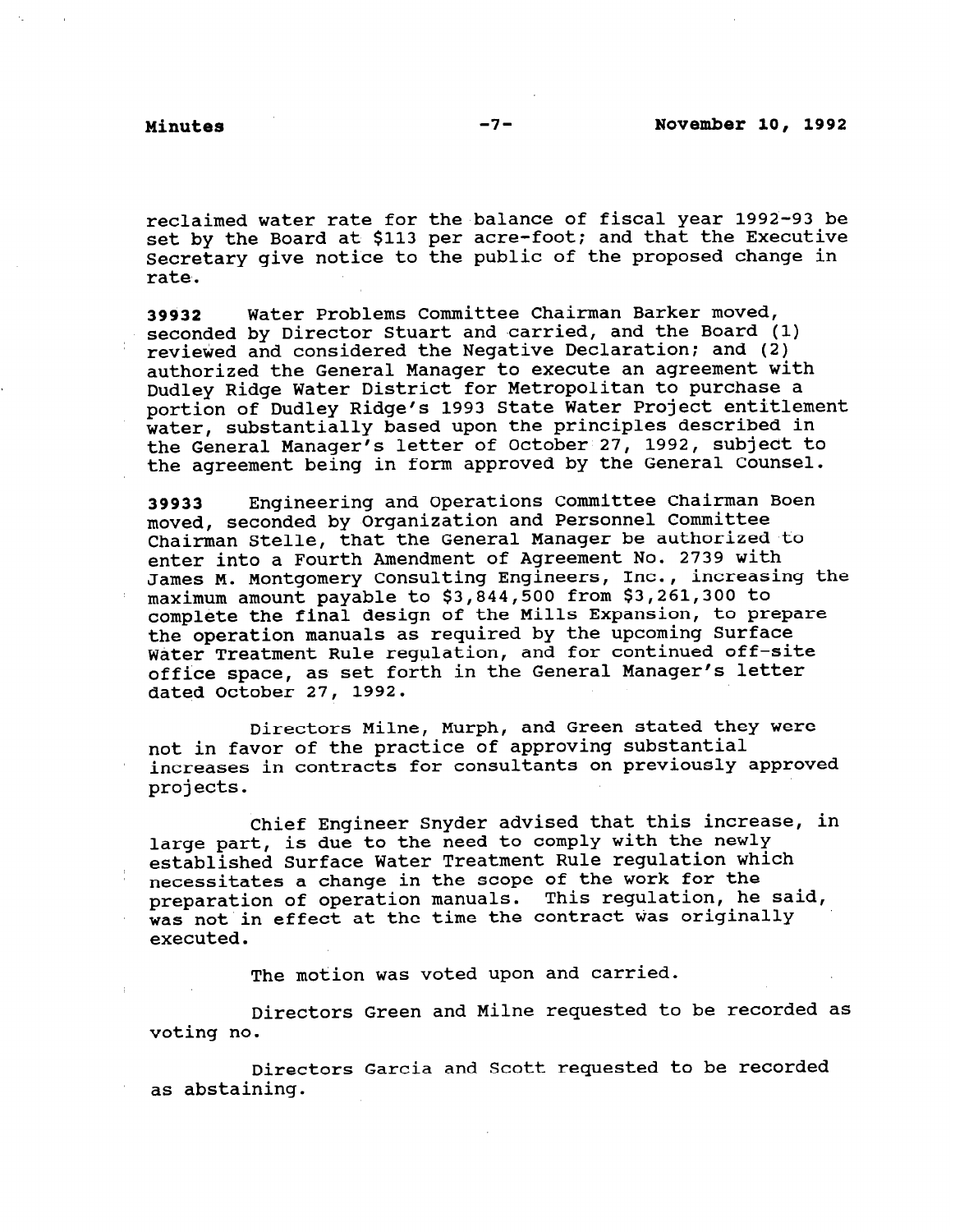39934 Engineering and Operations Committee Chairman Boen moved, seconded by Organization and Personnel Committee Chairman Stelle and carried, authorizing the General Manager to execute a contract with Ebasco Services Incorporated, substantially on the terms stated in the General Manager's letter dated October 27, 1992, for design services on the Domenigoni Valley Reservoir Project subject to a ceiling on total expenditures under the contract of \$37,600,000; and that he also be authorized to execute contract amendments within this ceiling providing for changes in scope and for annual rate adjustments provided he determines such adjustments to be justified, subject to the contract being in form approved by the General Counsel.

Director Milne requested to be recorded as voting no.

Directors Brandt, Kymla, Reed, and Scott requested to be recorded as abstaining.

39935 Legal and Claims Committee Chairman Krauel moved, seconded by Director Stuart, that, by a two-thirds vote, the Board adopt Resolution 8382 transmitted with the General Manager's letter dated October 26, 1992, declaring the necessity for the Domenigoni Valley Reservoir Project and for the properties described in Exhibit A attached thereto and directing the General Counsel to commence condemnation proceedings in Riverside County to Acquire the properties.

The Chair called for a vote on the motion. The Chair declared Resolution 8382 was adopted by more than the required two-thirds vote, said resolution entitled:

A RESOLUTION OF THE BOARD OF DIRECTORS OF THE METROPOLITAN WATER DISTRICT OF SOUTHERN CALIFORNIA DIRECTING THE CONDEMNATION OF CERTAIN PROPERTIES SITUATED IN RIVERSIDE COUNTY (DOMENIGONI VALLEY RESERVOIR PROJECT)

Director Kymla requested to be recorded as voting no.

39936 Water Problems Committee Chairman Barker moved, seconded by Director Brandt and carried, adopting the principles to guide legislative actions in the area of water conservation as set forth in the General Manager's letter dated November 3, 1992.

39937 At 1:48 p.m., the Chair called the Meeting into  $\epsilon$  and set of  $\epsilon$  is the constant  $\epsilon$  and  $\epsilon$  is the matters relating to litigation or prosed session to consider matters relating to fittigat potential litigation pursuant to Government Code Section<br>54956: Agenda Items I, 8-6, 8-7, and 8-10.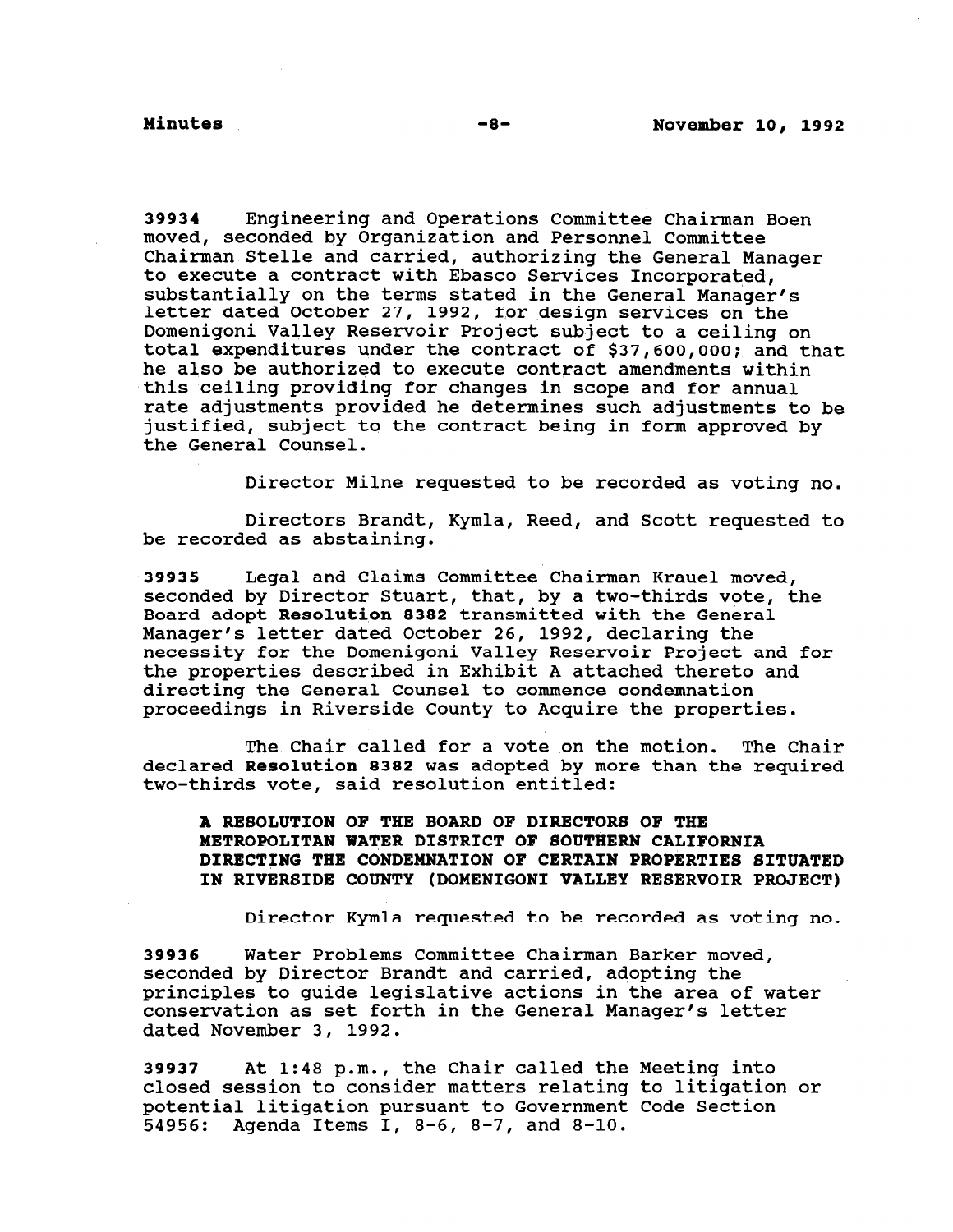At 2:02 p.m., Chairman Krieger reconvened the Meeting in open session.

39938 Chairman Krieger announced that in closed session the Board gave additional instructions to the Special Counsel retained to assist in resolving legal issues arising out of the space problems.

39939 Chairman Krieger announced that in closed session the Board approved the recommendation contained in the General Manager's confidential letter dated October 20, 1992, regarding the acquisition of Domenigoni Valley Reservoir property designated as Parcel No. 144-1-233.

39940 Chairman Krieger announced that in closed session the Board approved the recommendation in the General Counsel's confidential letter dated October 20, 1992.

39941 Chairman Krieger announced that in closed session the Board approved a recommendation contained in the confidential letter jointly signed by the General Manager and General Counsel dated November 5, 1992, regarding the Hemet Unified School District dispute.

39942 Organization and Personnel Committee Chairman Stelle moved, seconded by Director Blake and carried, approving the appointment of Don L. Adams to the position of Chief of Operations effective the first payroll period in December 1992, replacing Paul R. Singer who is retiring, as recommended in the General Manager's letter before each Director dated November 9, 1992.

39943 Director Brandt commented on the contents of the General Manager's letter dated October 20, 1992, submitting the semiannual report on Equal Employment Opportunity, noting the reduced percentage of the minorities in the work force during the six-month period. General Manager Boronkay advised that this condition is being carefully monitored and that it that this condition is being carefully monitored and that it<br>is anticipated the forthcoming semiannual report will reflect an improvement.

39944 Director Shaw referred to the October 28, 1992, letter before each Director from Assemblywoman Lucille Roybal-Allard, congratulating Metropolitan on adopting a Minority and Women-Owned Business Enterprise Policy and Program.

39945 Special Committee for Communications Chair Shaw reported on the activities of the Public Affairs Division in disseminating information to the general public on the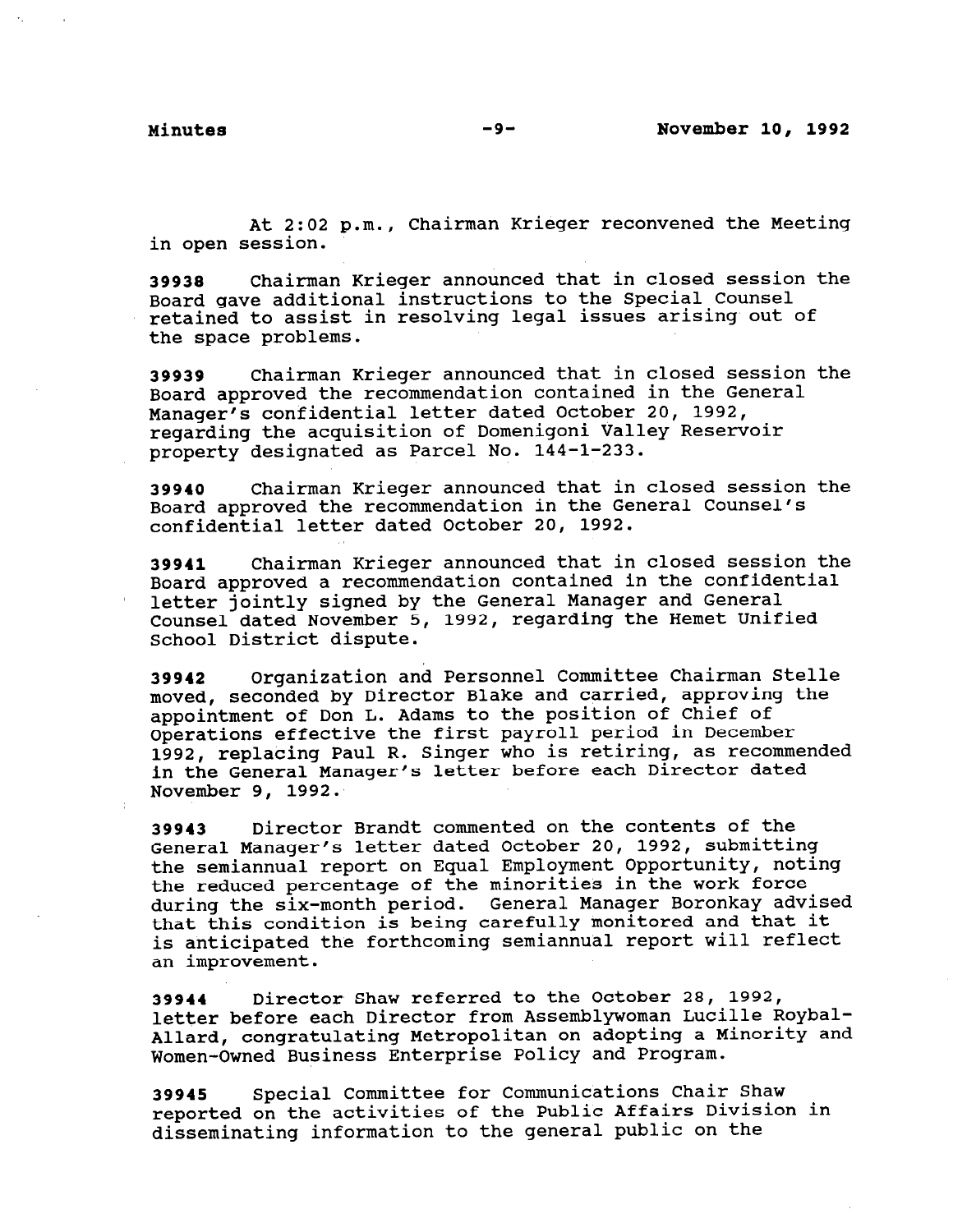Domenigoni Valley Reservoir Project. In this regard, she urged all Directors to attend the November 24 meeting of the Special Committee on Communications to participate in developing an outreach program to reach the rate payers.

39946 The following listed communications were presented for the information of the Board:

- a. Reports of the General Manage
	- i. Activities for the month of October, dated October 26, 1992.
	- ii. Operating data for the month of September, dated October 22, 1992.
- b. Report of the General Counsel on the activities of the Legal Department for the month of October, dated October 30, 1992.
- C. Report of the Auditor on the activities of the Audit Department for the month of October, dated October 30, 1992.
- d. Letter of the General Manager dated October 30, transmitting the Monthly Financial Report for the month of September.
- e. Letter of General Counsel dated November 2, 1992, transmitting the comparative financial statements as of June 30, 1992 and 1991, statements of cash and investments and cash receipts and disbursements as of June 30, 1992, and report of independent auditors.
- f. Letter of General Manager dated October 2, 1992, submitting the annual report of payment of claims for lost matured bonds and interest coupons; issuance of duplicate bearer bonds: replacement of lost registered bonds.
- Letter of General Manager dated October 13, 1992, q. submitting the quarterly report on changes in submitting the quarterly report on changes in<br>funding sources for capital program expenditures.
- h. Letter of General Manager dated November 2, 1992, terted of deneral nanager dated now transmitting the variance report for<br>September 1992.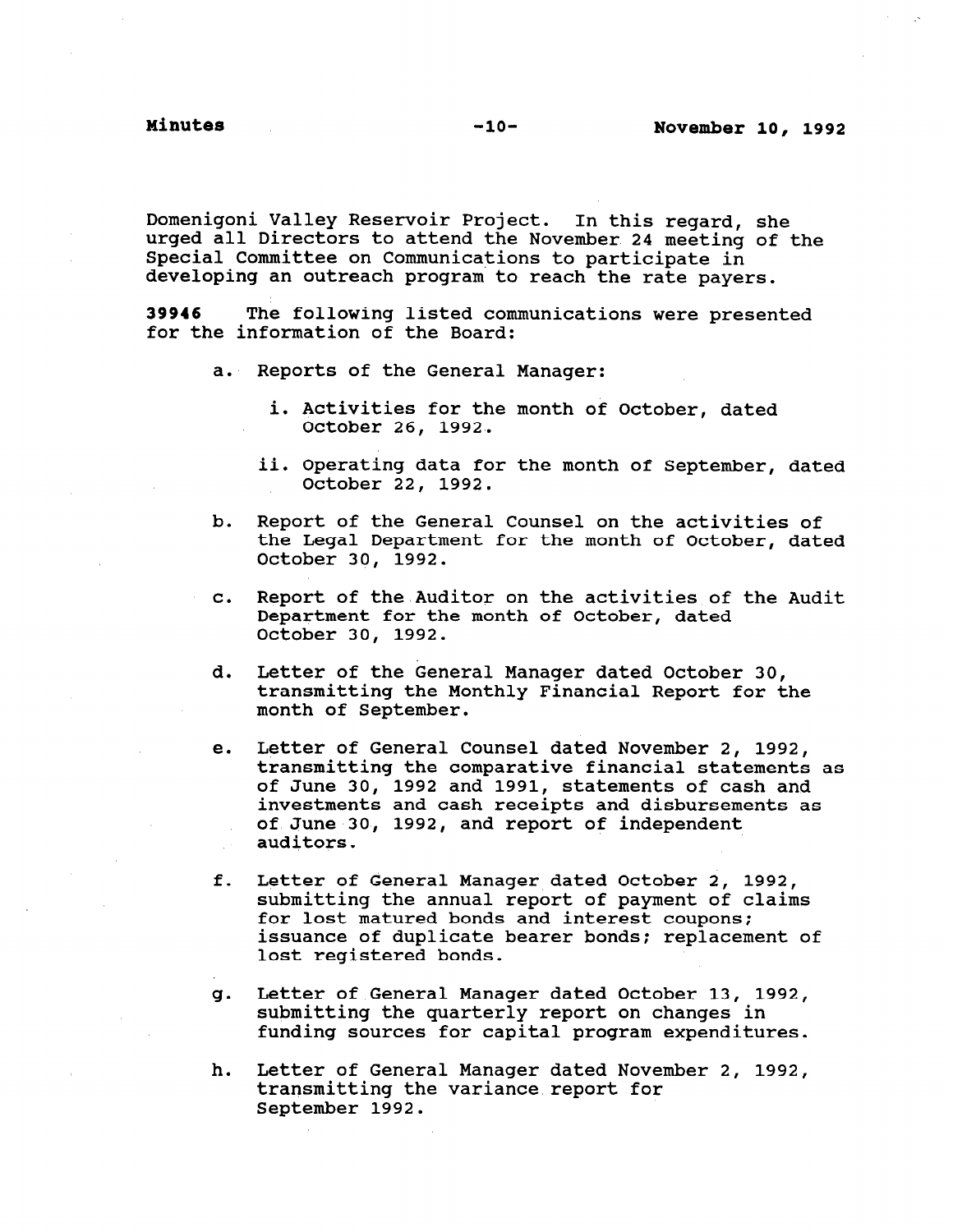$4.138$ 

- i. Letter of General Manager dated October 20, 1992, presenting an update on the Lake-Mathews Water-Quality Management Plan.
- i. Letter of General Manager dated October 27, 1992, regarding the transfer of ownership of Morris Reservoir.
- k. Letter of General Manager, dated October 20, 1992, submitting a status report on the progress of Phase Zero of the Information Systems Strategic Plan.
- 1. Letter of General Manager dated October 27, 1992 reporting on Metropolitan's special water storage programs to increase the District's water supply reliability.
- m. Letter of General Manager dated November 4, 1992 presenting a water supply update.
- n. Letter of General Manager dated October 27, 1992 presenting a progress report on the West Valley Project.
- 0. Letter of General Manager dated October 26, 1992, regarding representation on Colorado River Board of California.
- $p_{\cdot}$ Letter of General Manager dated October 27, 1992 reporting on comparative values of water for industry and agricultural uses.
- q-Letter of General Manager dated October 16, 1992, presenting an update on disinfectant/disinfection by-products regulation, arsenic regulation, radon regulation, and Safe Drinking Water Act reauthorization.
- r. Confidential letter of General Manager and General Counsel dated October 20, 1992, regarding a potential conflict of interest.

39947 Chair-Elect Gage requested any suggestions Directors may have on procedures which could be followed at Board may nave on procedures which could be followed at board Meetings, which, in their opinion, would improve the meetings<br>be submitted to Director Jones.